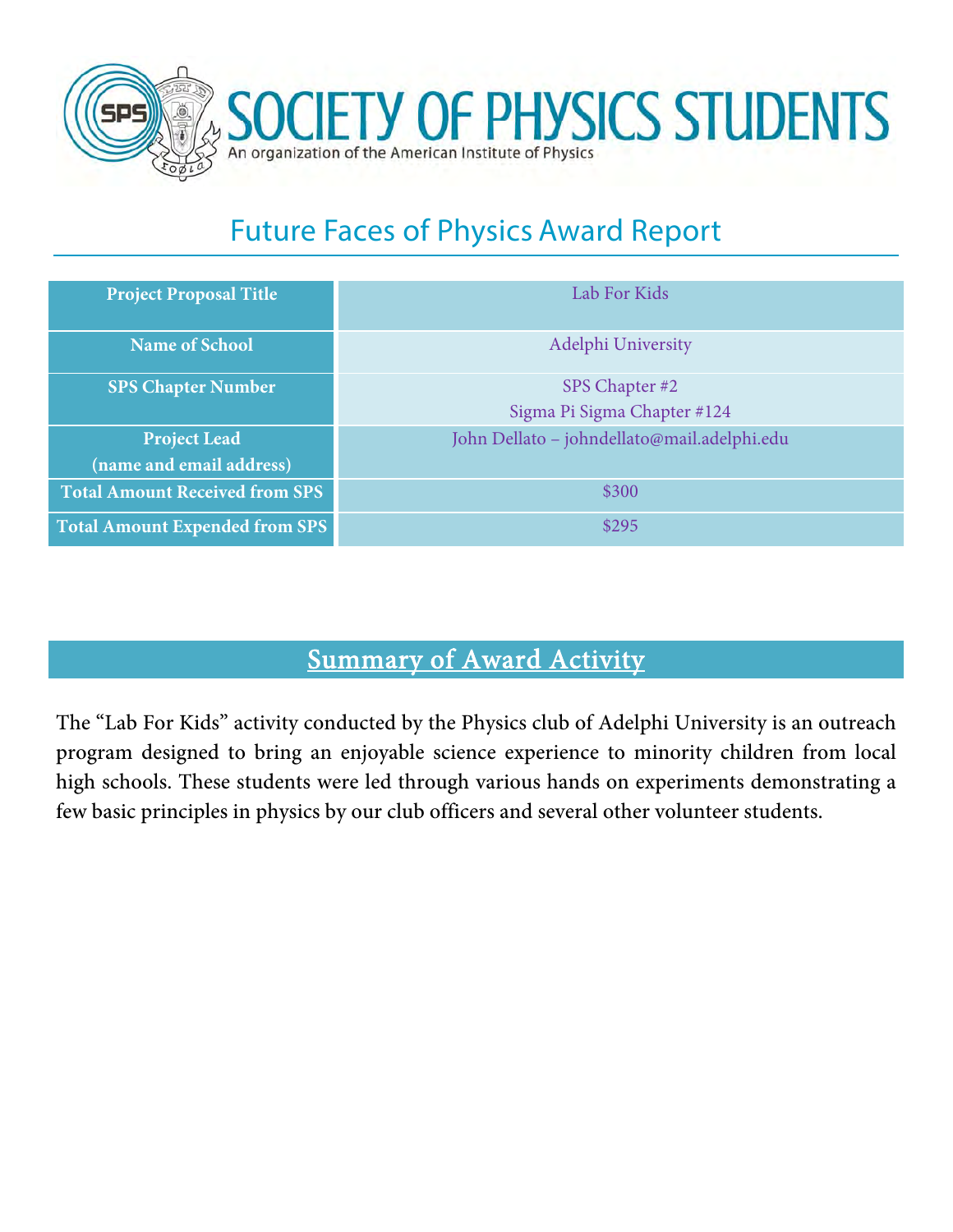### Statement of Activity

#### Overview of Award Activity

The "Lab For Kids" event has been successfully hosted by members of the Adelphi University Physics Club for a number of years. Once again, our chapter of SPS met students from local high schools at the Cradle of Aviation for a morning full of experimental projects and . Multiple student volunteers from the Physics Club headed each station. Experimental stations for this year's event included a demonstration of the Van de Graaff generator, conservation of momentum, and spectroscopy, an optics lecture, a lesson on how to build simple circuits, and a tutorial on the construction of an electric motor. This required the most hands-on work. Students were led through the process of constructing such a motor (based on the designs from the website http://www.education.com/print/no-frills-motor/) out of a D battery, copper wire, paper clips, magnets, and electrical tape. Upon the conclusion of the event, the students were allowed to take their newly constructed motors home.

"Lab For Kids" was designed with the intent to make science (physics in particular) accessible to minority students and perhaps inspire them to pursue Physics in the future. And of course, we hope they had a lot of fun doing it! It is very easy for students to become so overwhelmed with the mathematics involved that they forget that physics describes the fascinating world around us and that playing around with nature can be so much more rewarding with some real physical understanding. Presenting this material in a more casual way lends itself to a rewarding and enjoyable laboratory experience that is so fundamental to what science is all about.

Students were comfortable with the volunteers, treating them more like friends then professors. These students were able to interact with the Physics Club volunteers (some of whom are not much older than them), to ask them questions about physics, college life, and everything else. One student in particular was curious as to how they would be able to fulfill the rigorous requirements of a program like the Physics programs while playing for a college sports team. We discussed how although it would be quite difficult to maintain both it was far from impossible. In the end it would require a great deal of dedication and hard work to pull it off.

This year, we were fortunate to have a turnout of 40 high school students, whom we hope to have made a lasting impression on and to have inspired them to continue pursuing physics and the sciences.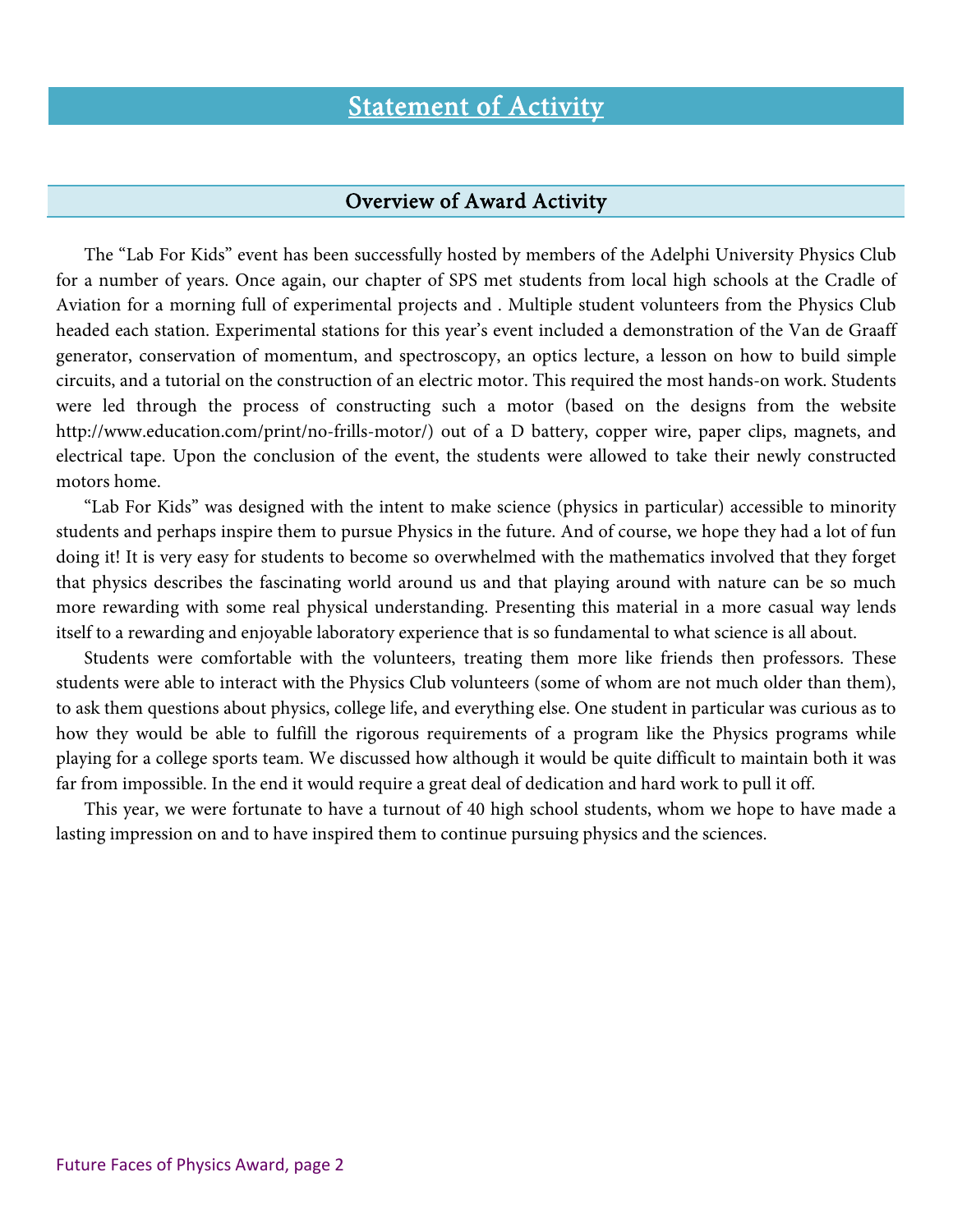#### Impact Assement: How the Project/Activity/Event Promoted Physics across Cultures

Our event specifically targeted minority students with the hope that they would be inspired to pursue or consider Physics as a career or academic path through hands on science demonstrations. This was our primary goal. Our secondary goals were to inspire the students by presenting physics in a pleasurable way, to teach the students physics or as was often the case reaffirm their knowledge, and to test their thinking skills. Unfortunately there is no definitive way to assess the success of these goals; however, it is my opinion that we achieved each of our goals.

We attempted to make the demonstrations as enjoyable as possible. An example of an event station found at this year's Lab For Kids was the "momentum wheel" station. Students would stand on a floating platform attached to an upright wheel. Spinning this wheel caused the platform to rotate due to the wheel's angular momentum, thus illustrating conservation of momentum to the students as if it were a ride. Students were amazed at how well the platform controlled and responded to their movements. Another of the favorite stations is always the Van de Graaff generator. At this station, students have the freedom to explore the world electrostatics equipped with light bulbs, rabbit fur, conducting metals, and (for the most daring) with their hands. And, of course, students get to experience the endless joy of shocking their friends with static! One group of students with the help of the volunteers managed to create an electric chain of students across the room. Unfortunately, the charge failed to carry through so many people, but the students were happy to explore some fascinating electrostatic hairstyles!

We also managed to set up more formal experiments at the optics and analog circuit stations. Both included a short lecture of the facts behind the experiment. This year, since there are so many powerful concepts in optics, we developed a typical refraction lab (one similar to an experiment conducted at Adelphi's own freshmen physics labs). Using a tank half-filled with water, a small laser, and a protractor as a background, students can investigate Snell's Law of Refraction first-hand (see pictures on p. 7) After learning about the various circuit components the students were encouraged to design their own circuits to see what would happen given resistors, LEDs, and capacitors. Most of the students knew their circuit theory quite well, but for the first time were given the freedom to apply their knowledge creatively. Multiple groups had no problem designing several simple circuits given resistors, LEDs, and capacitors.

The main event was the electric motor construction. Students were walked through the process of building an electric motor from D batteries, copper wire, magnets, and paper clips. The goal was to have a suspended loop of copper wire perpetually rotate above the battery due to the influence of electromagnetic forces. This station tested the students forcing them to apply the physics they had been taught, and think like engineers to design a cool toy motor. By the end of the day at least half of the students had a working motor and three students had managed to build great motors that ran all day long.

 As the ultimate goal of the event was to generate broad interest in the field of physics among minority students, the success of our endeavor can only be measured in the amount of enthusiasm we perceived. On that account, we believe the event was a success as many students left the event with positive feelings concerning the day's activities.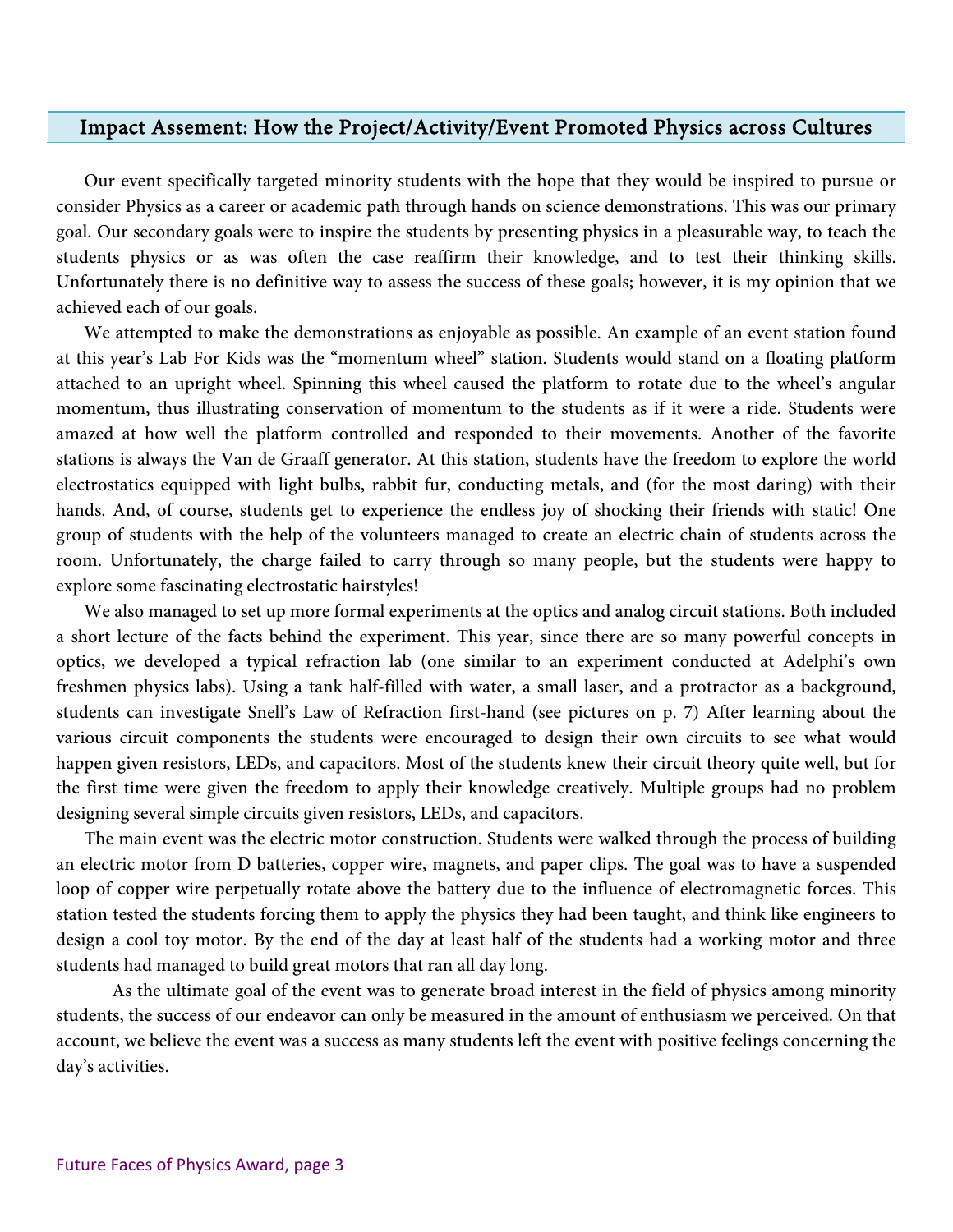### Key Metrics and Reflection

| The Future Faces of Physics Award is designed to             | Minority groups (African Americans,        |  |
|--------------------------------------------------------------|--------------------------------------------|--|
| promote projects that cross cultures. What cultures did      | Hispanics, and women)                      |  |
| your project attempt to bring together?                      |                                            |  |
| How many attendees/participants were directly impacted       | 40 High School Students                    |  |
| by your project?                                             |                                            |  |
| Please describe them (for example "50 third grade            |                                            |  |
| students" or "10 high school volunteers").                   |                                            |  |
| How many students from your SPS chapter were involved        | 9 Students served as station managers      |  |
| in the activity, and in what capacity?                       | for each experiment                        |  |
| Was the amount of money you received from SPS                | The received amount was sufficient         |  |
| sufficient to carry out the activities outlined in your      |                                            |  |
| proposal?                                                    |                                            |  |
| Could you have used additional funding? If yes, how          |                                            |  |
| much would you have liked? How would the additional          |                                            |  |
| funding have augmented your activity?                        |                                            |  |
| Do you anticipate repeating this project/activity/event in   | We anticipate repeating the event in       |  |
| the future, or having a follow-up project/activity/event? If | much the same capacity.                    |  |
| yes, please describe.                                        |                                            |  |
| What new relationships did you build through this            | During the project we met both the         |  |
| project?                                                     | physics teacher and principal of the high  |  |
|                                                              | school. The physics teacher is actually an |  |
|                                                              | Adelphi alumnus who assists us             |  |
|                                                              | oranizing this event each year. We were    |  |
|                                                              | lucky to have her speak at a gathering of  |  |
|                                                              | physics alumni                             |  |
| If you were to do your project again, what would you do      | Before we begin the project it would be    |  |
| differently?                                                 | best to test all of the supplies to make   |  |
|                                                              | sure that everything works well.           |  |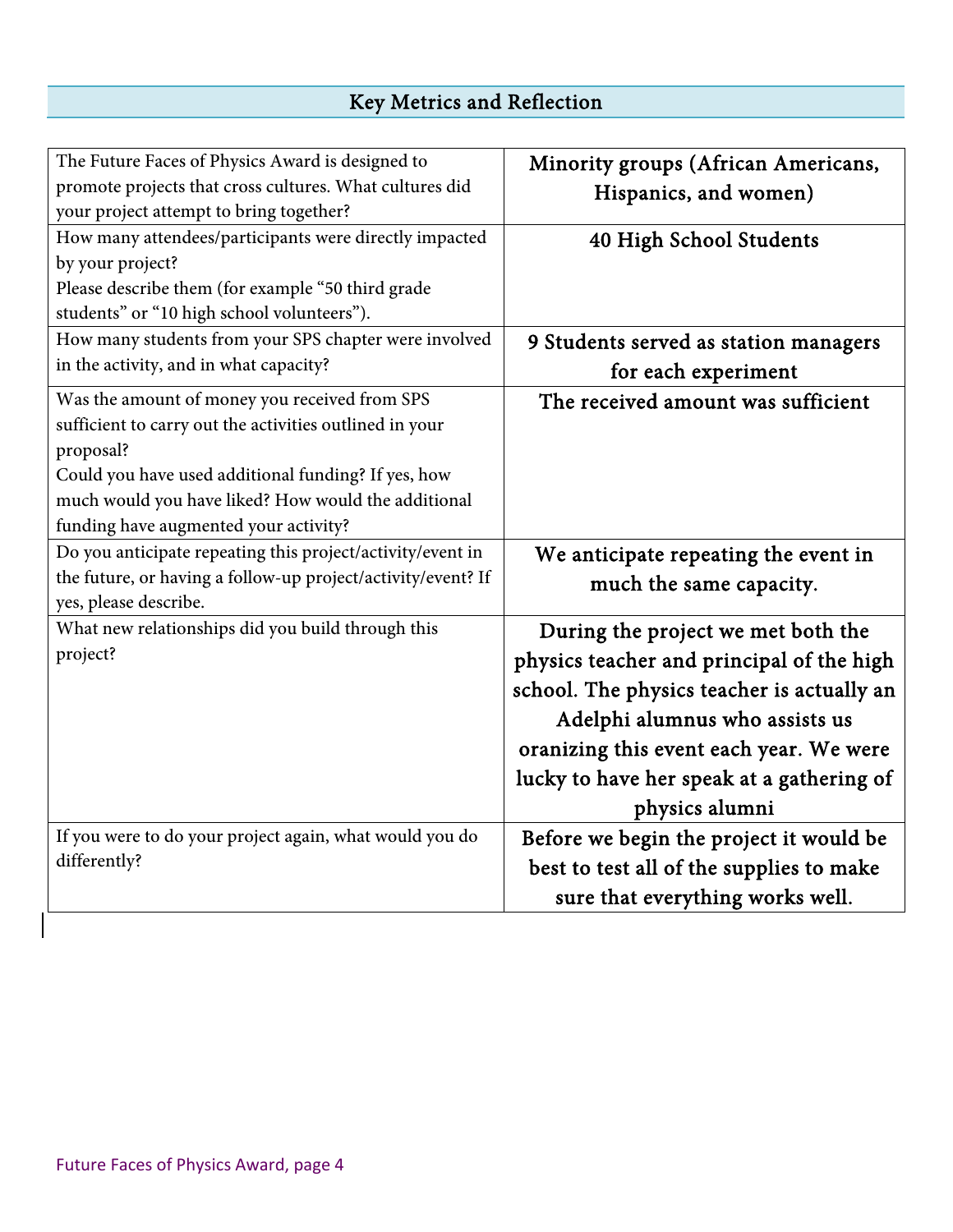### **Expenditures**

We used the SPS funding to buy supplies for the electric motor experiment. The other experiments we already had supplies for but the electric motor experiment was also unique in the fact that each student was given the opportunity to create their own electric motor and then bring that motor home as a keepsake.

#### Expenditure Table

| Item                                  | Cost  |
|---------------------------------------|-------|
| D Batteries                           | \$105 |
| Insulated 22G Copper Wire             | \$40  |
| Large Eyed, Long Metal Sewing Needles | \$90  |
| Modeling Clay                         | \$10  |
| Electric Tape                         | \$10  |
| <b>Small Circular Magnets</b>         | \$15  |
| Hardware                              | \$10  |
| <b>Hobby Knives</b>                   | \$15  |
|                                       |       |
|                                       |       |
|                                       |       |
| <b>Total of Expenses</b>              | \$295 |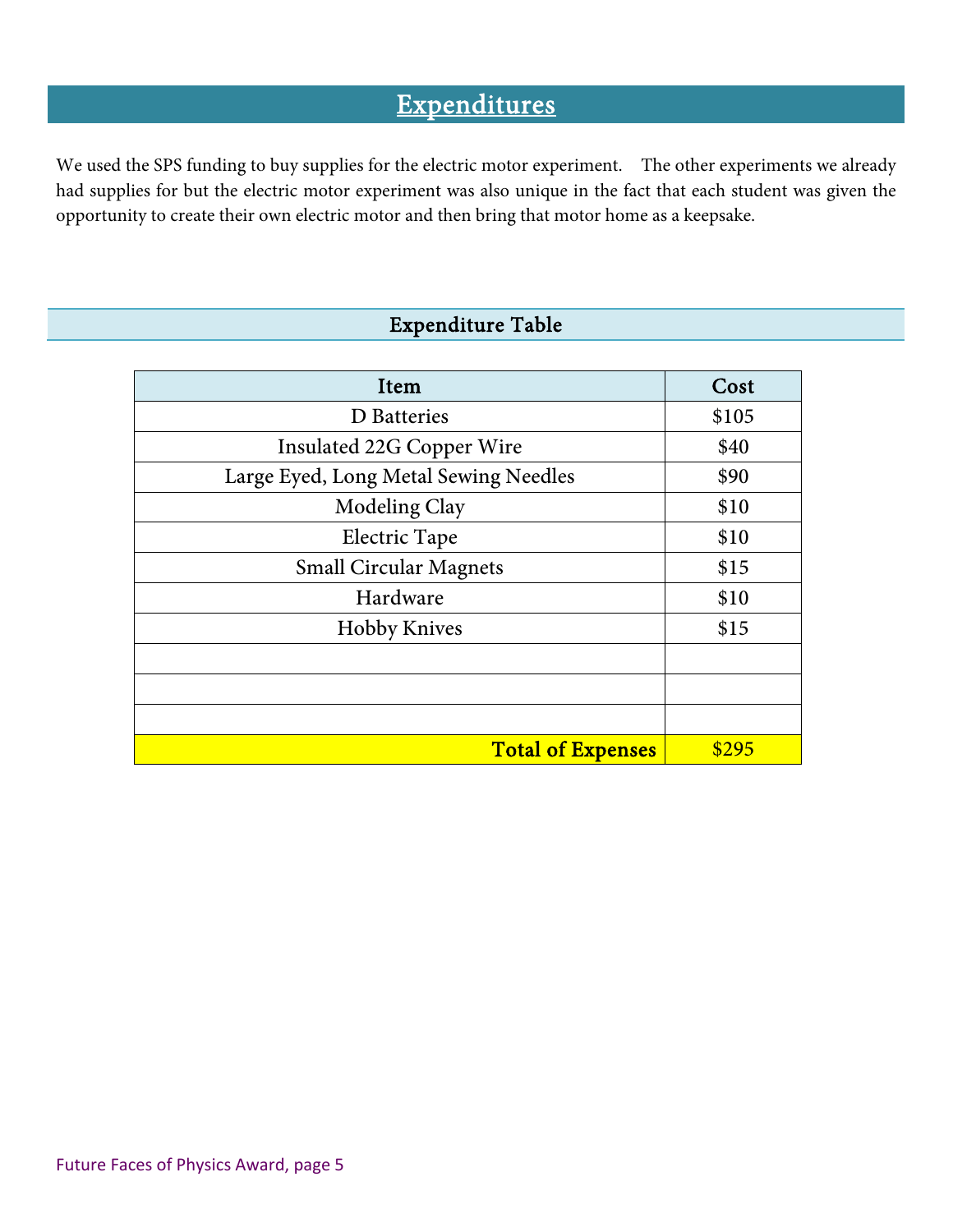## Activity Photos



Treasurer Brian Kaufman leading a group of students through a simple circuits demonstration.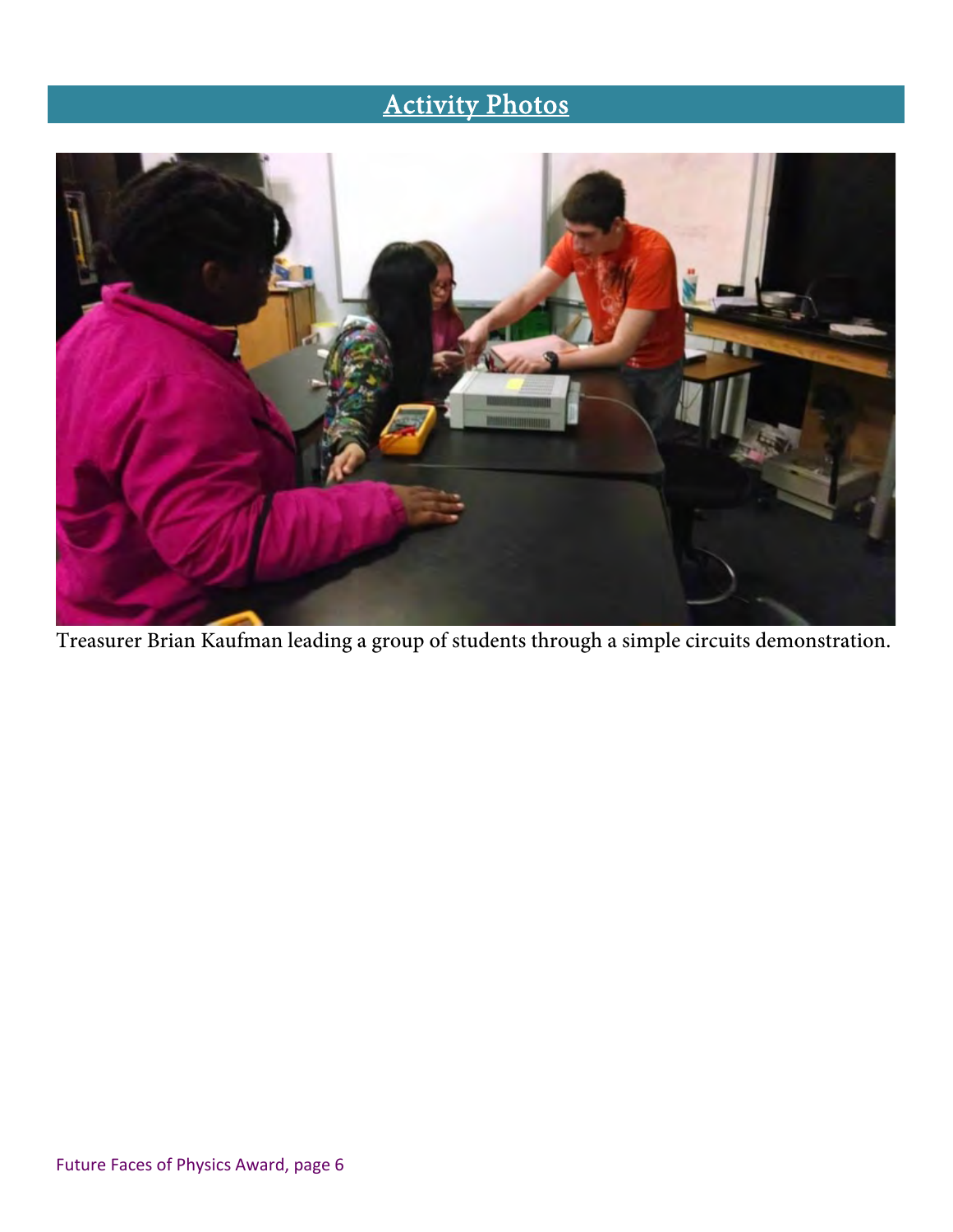

Physics Club Secretary Dennis Mars explaining points of the electric motor construction to a group of students.



Physics Club President John Dellato leading a group discussion on optics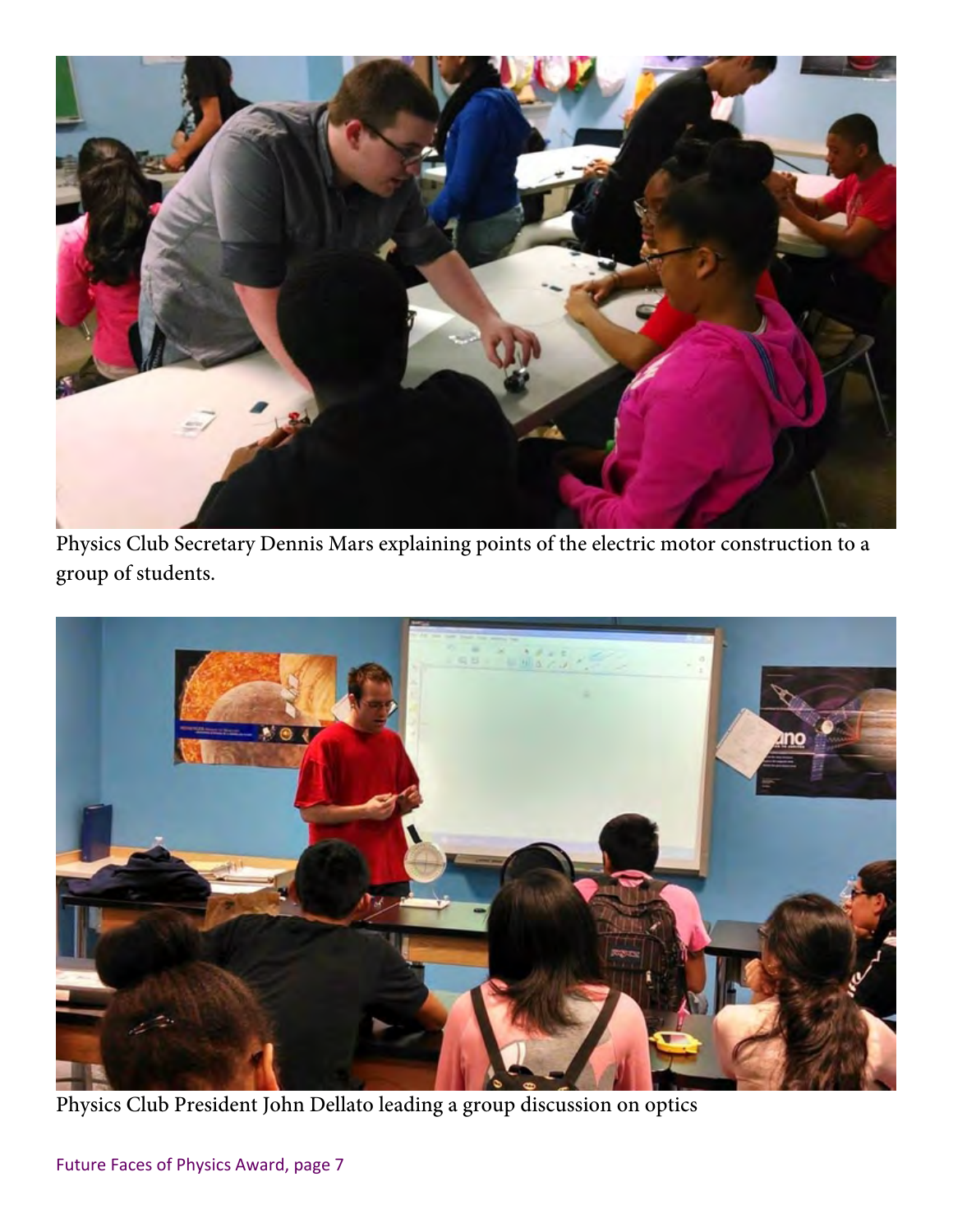

Club member Kevin Teng (right) leading a circuit demonstration.



Physics Club Vice President Michael Trietsch (top left) and club member Stephen Ho (middle) leading students in the construction of electric motors.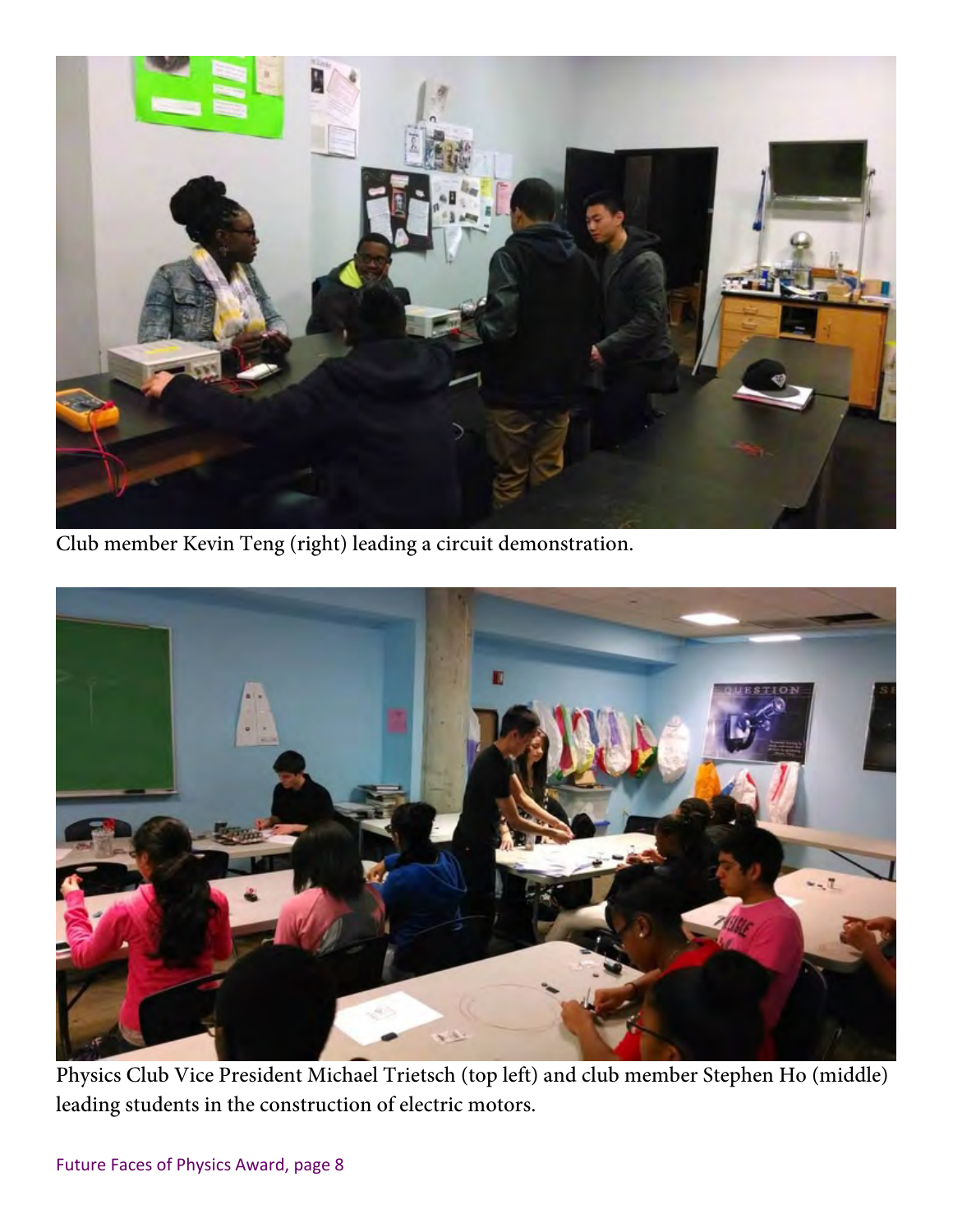

A completed electric motor. This would be the final product constructed and taken home by the students.



A group of students interacting with a Van de Graaff generator.